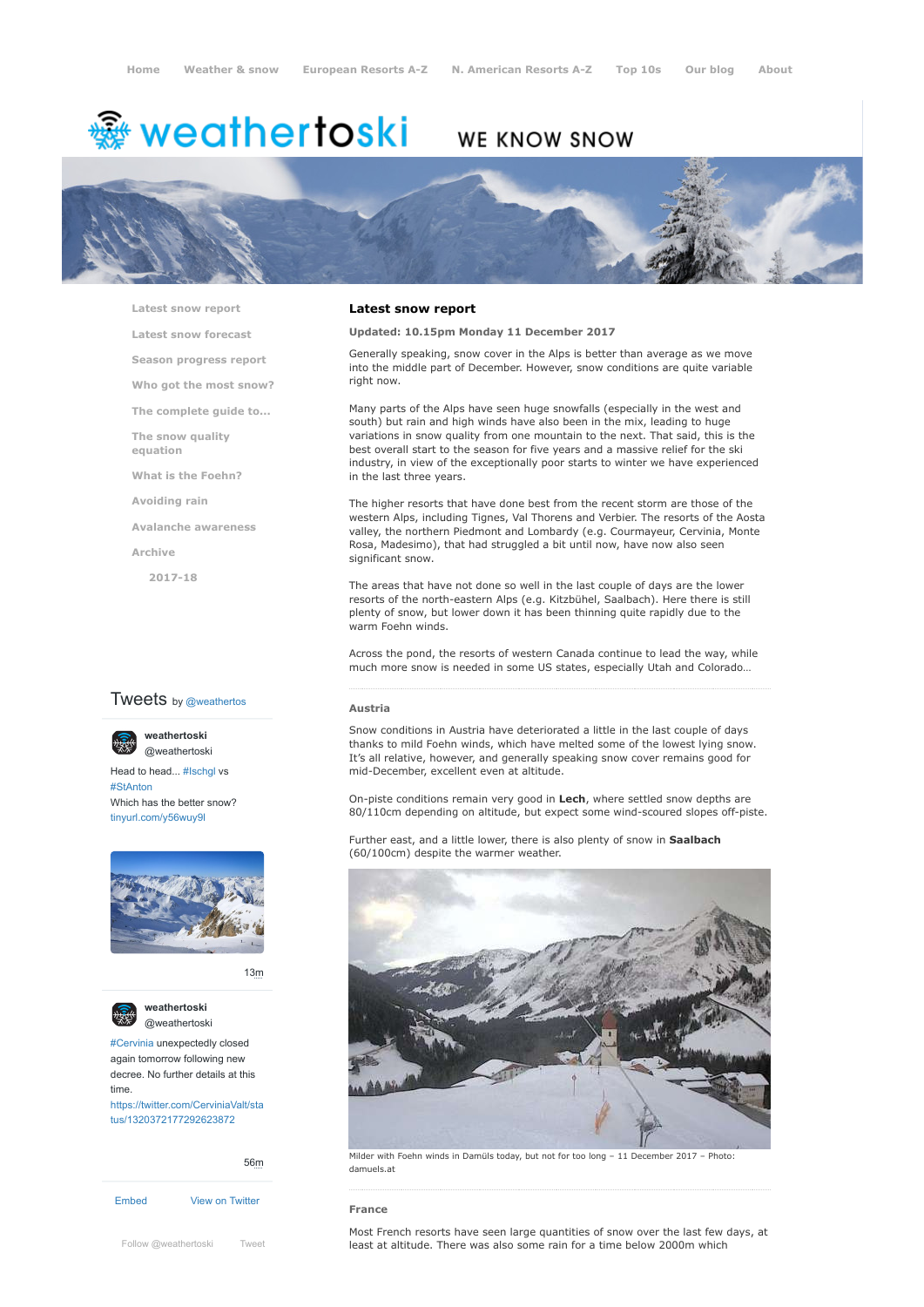

Tailor-made ski holidays and short breaks to some of the finest hotels in the Alps

# 020 3397 8450





# **Contact us...**

**Got a burning question about weather or snow conditions in the Alps?** [Contact us](https://www.weathertoski.co.uk/about-1/contact-us/) and we'll do our best to answer it...

# E: [info@weathertoski.co.uk](mailto:fraser@weathertoski.co.uk)

T: +44 (0)20 3151 3154

[Website terms of use](https://www.weathertoski.co.uk/about-1/website-terms-of-use/)

[Privacy notice](https://www.weathertoski.co.uk/about-1/privacy-notice/)

In the northern French Alps, **Val d'Isère**/**Tignes** (110/170cm) have seen close to 1m since Sunday. The southern French Alps have also seen lots of snow, with base depths of 40/100cm in **Serre Chevalier**.

More snow is due over the next few days, falling to very low levels again by the end of the week.



## **Italy**

Many of the resorts of the central and western Italian Alps that hadn't seen much snow this winter, have at last seen significant dumps. Both **Courmayeur** (30/150cm) and **Cervinia** (50/110cm) will now be offering excellent skiing once the current stormy weather abates.

Further east, snow depths are generally more modest in the Dolomites, but areas such as **Selva di Val Gardena** (5/50cm) also have some excellent skiing on offer, with some fresh snow.



Snowing heavily in Livigno today - 11 December 2017 - Photo: @p67J

#### **Switzerland**

Snow cover remains excellent across most of Switzerland, even if some lower resorts have seen something of a thaw over the last couple of days, due to the Foehn.

The south-western Swiss Alps have seen huge snowfalls in the last couple of days. **Verbier**, for example, now has settled snow depths of 100/120cm depending on altitude. The heaviest snowfall will transfer to the far south on Monday night which means that **St Moritz** (40/80cm) will be in fabulous condition once the weather settles down.

Further north, the Foehn has thawed some of the lowest lying snow in **Engelberg** (30/340cm) but snow cover here remains excellent, with plenty of good skiing in prospect once the weather improves.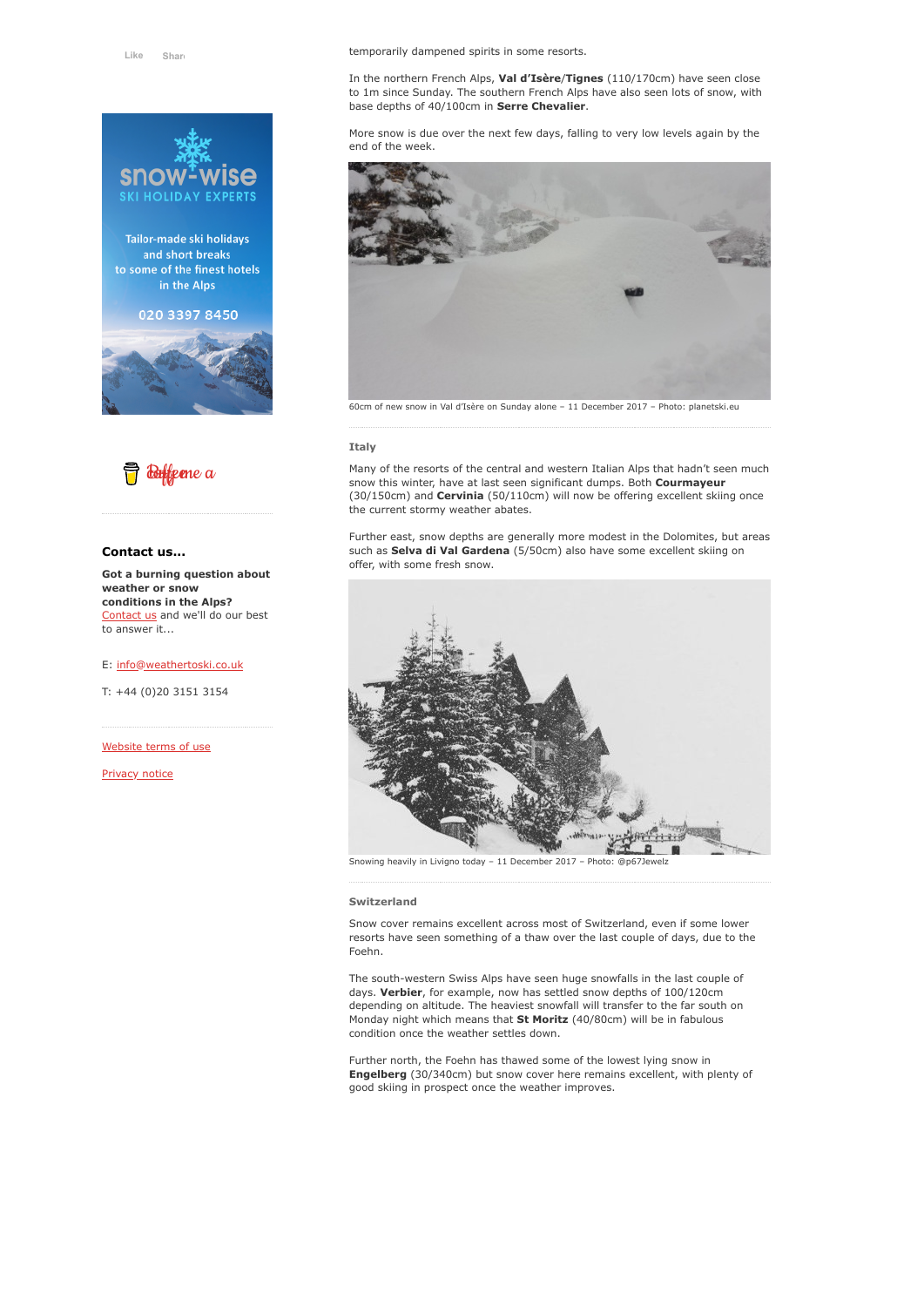

snowfalls in Verbier over the weekend - 11 December 2017 - Photo: planetski.eu

#### **Rest of Europe**

The Pyrenees have not seen as much snow as the Alps in recent days. However, early season cover is still pretty good in most resorts, with 30/70cm depending on altitude in Andorra's **Soldeu** and 65/110cm in Spain's **Baqueira Beret -** the pick of the Pyrenean resorts - where all 35 lifts now open.

Snow conditions across Scandinavia are generally good with some of the freshest snow in Norway's **Voss** (45/130cm), where 10cm fell on Sunday.

Winter has returned with a vengeance in Scotland, after last week's thaw, with **Glencoe**, the **Lecht** and **Cairngorm** all open with fresh snow today.



Baqueira is still the best bet in the Pyrenees right now – 11 December 2017 – Photo: @solonieve

#### **USA**

Utah's unusually poor start to the season continues with no significant snow on the horizon for **Alta** (56cm), where the snow-pack is mostly man-made.

Much of Colorado is in the same boat, with just 46cm of mostly man-made snow up top in **Vail** and 64cm in **Aspen**.

For better coverage you need to head further north, where Wyoming's **Jackson Hole** has a healthier upper base of 124cm, and **Big Sky Montana** has 104cm.

### **Canada**

The resorts of western Canada continue to outdo their US counterparts.

**Whistler** (137cm upper mountain base) may not have seen any snow in the last week but cover is still excellent thanks to the big pre-season storms. What's more, new snow is forecast by the weekend.

Better still is the **Banff**/**Lake Louise** area where colder temperatures have made for better snow quality over the last few days. Here the 125cm upper base is fairly exceptional for the time of year.